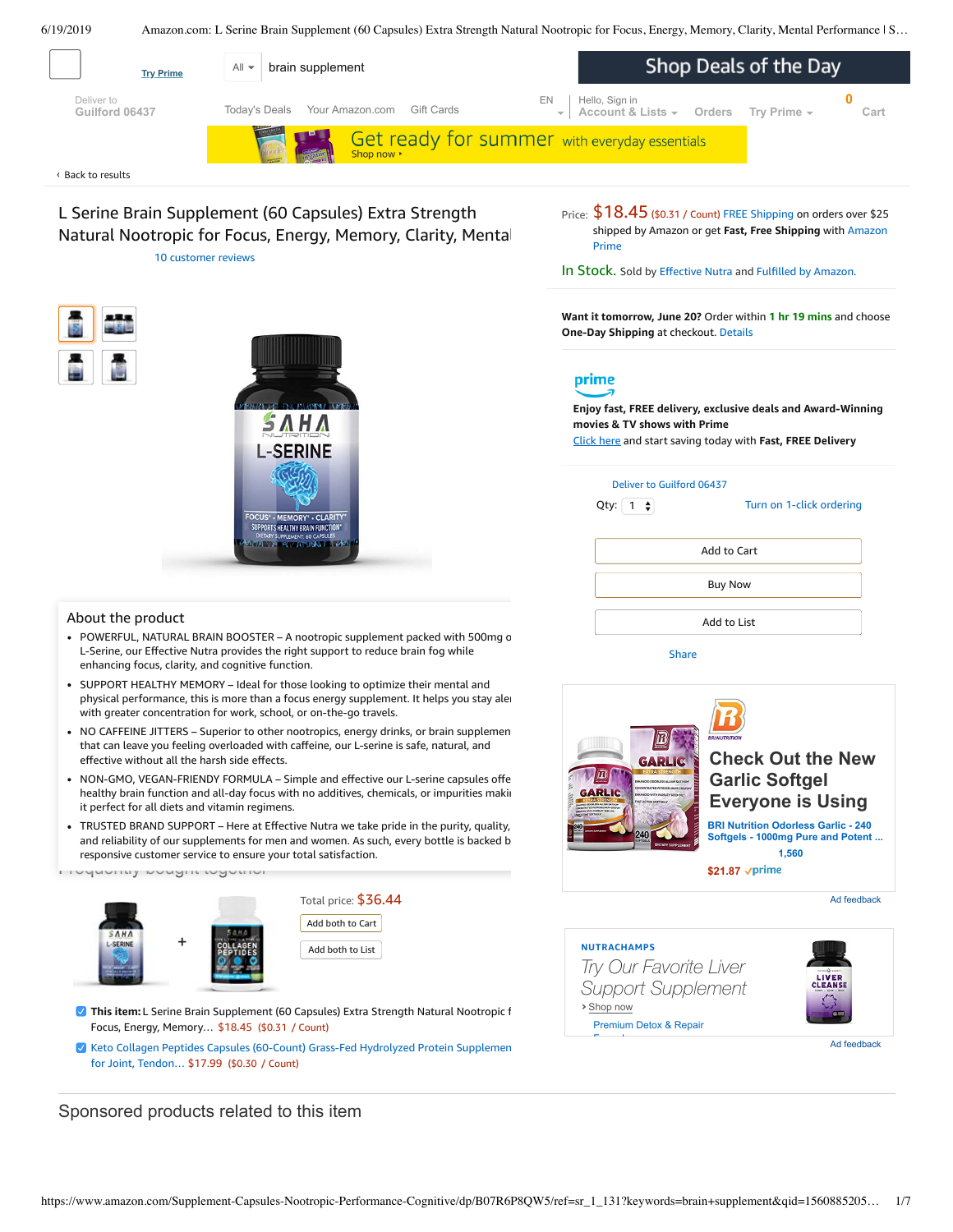e

6/19/2019 Amazon.com: L Serine Brain Supplement (60 Capsules) Extra Strength Natural Nootropic for Focus, Energy, Memory, Clarity, Mental Performance | S…



## What other items do customers buy after viewing this item?

| 巡<br>L-SERIN | L-Serine Capsules (Third Party Tested) - 2,000mg Servings Used In Clinical Study, 180 Count,<br>500mg per Capsule (Amino Acid for Serotonin Production and Brain Support) by Double Wood<br><b>Supplements</b><br>30<br>\$16.95  |
|--------------|----------------------------------------------------------------------------------------------------------------------------------------------------------------------------------------------------------------------------------|
|              | Mediwel L-Serine -Pharma-Grade Purity and Bioavailability- Made in USA Ensuring Safety and<br>Efficacy -120 Capsules 500mg<br>3<br>\$29.98                                                                                       |
|              | Pure L-Serine 500 mg - 50 Capsules by Montiff<br>22<br>\$21.60                                                                                                                                                                   |
|              | Pure L-Serine Powder, 500 Grams (250 Serving), Powerfully Supports Production of L-Cystine, L-<br>Tryptophan and Serotonin for Happier and Healthier Brain, US Pharmaceutical Grade, Non-GMO<br>and Gluten Free<br>92<br>\$30.95 |

## Special offers and product promotions

**[Your cost could be \\$0.00 instead of \\$18.45](https://www.amazon.com/gp/cobrandcard/marketing.html?pr=con321&inc=50gcUnrec&ts=c50hb28we9yor8fb0u80pjc17cjkt4b&dasin=B07R6P8QW5&plattr=math&place=detailpage&imp=575186d3-e141-475c-af0f-c7efa57a243f)**! Get a **\$50 Amazon.com Gift Card** instantly upon approval for the **Amazon Rewards Visa Card** Apply now

## **Have a question?**

Find answers in product info, Q&As, reviews

## Product description

When 2 o'clock rolls around and that afternoon lunch sets in it can be hard to stay focused and alert when you're listening to your coworkers talk during their presentation or a teacher lecture about your next assignment.

That's why we created an all-natural way to boost your mental acuity, focus, and energy levels with **Effective Nutra L-Serine**, a powerful brain supplement that supplements your cognitive function, revitalizes your energy levels, and gives you the positive performance you need to be at your best!

#### **All-Day Focus and Clarity**

Taken along with regular vitamin regimen our Effective Nutra brain supplement can help you continually wake up ready to take on the day without relying on unhealthy stimulants, sodas, or energy drinks for reliable and consistent support you can trust.

All Effective Nutra supplements are carefully tested in accredited labs under strict conditions to ensure they maintain purity, effectiveness, and total safety. What's more, you can enjoy improved mental focus and clarity that transition far beyond work or school. It can also help you be more physically ready at the gym and enhance runs, workouts, or exercise.

#### **Boost Mood and Cognitive Function**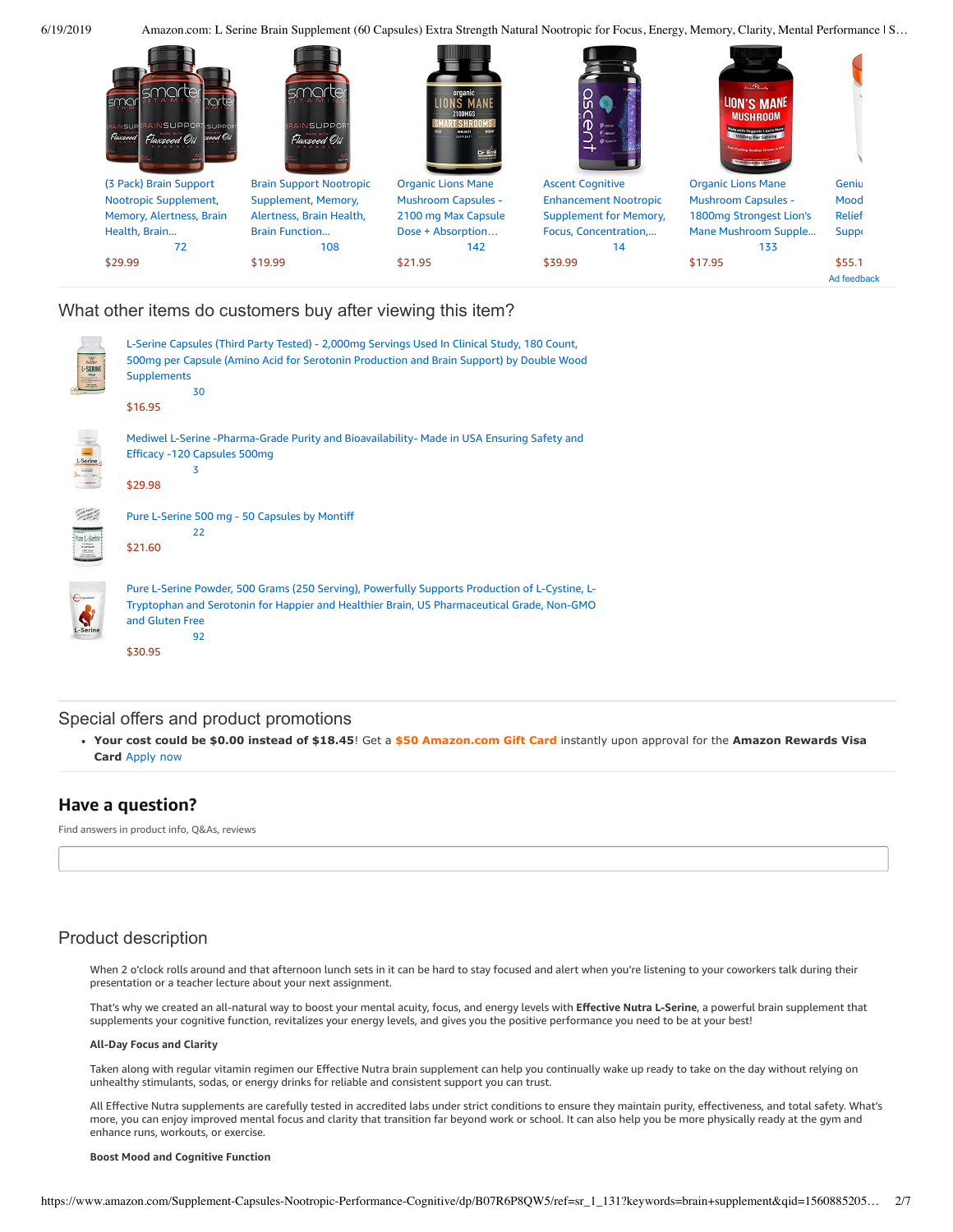#### 6/19/2019 Amazon.com: L Serine Brain Supplement (60 Capsules) Extra Strength Natural Nootropic for Focus, Energy, Memory, Clarity, Mental Performance | S…

L-Serine provides the same level of energy boost that you'd get from an energy shot or a cup of coffee, but without all the side effects or afternoon crash. In fact, it can help support your memory, mental clarity, cognitive responsiveness, and physical energy.

#### **Product Details:**

- L-Serine Brain Supplement (500 mg)
- Natural Nootropic for Mental Performance
- $\bullet$ Promotes Focus, Clarity, Memory  $\bullet$ Non-GMO and Vegan Friendly
- Supports Men and Women (Adults)  $\bullet$
- Easy-to-Swallow
- Volume: 60 Capsules

## Product details

**Shipping Weight:** 2.4 ounces [\(View shipping rates and policies\)](https://www.amazon.com/gp/help/seller/shipping.html/ref=dp_pd_shipping?ie=UTF8&asin=B07R6P8QW5&seller=ATVPDKIKX0DER)

**ASIN:** B07R6P8QW5

**UPC:** 309272904048

Average Customer Review: [10 customer reviews](https://www.amazon.com/product-reviews/B07R6P8QW5/ref=acr_dpproductdetail_text?ie=UTF8&showViewpoints=1)

**Amazon Best Sellers Rank:** #255,278 in Health & Household [\(See Top 100 in Health & Household](https://www.amazon.com/gp/bestsellers/hpc/ref=pd_zg_ts_hpc)) #286 in [Ginkgo Biloba Herbal Supplements](https://www.amazon.com/gp/bestsellers/hpc/3765701/ref=pd_zg_hrsr_hpc)

Product Warranty: For warranty information about this product, please [click here](https://www.amazon.com/gp/feature.html/ref=dp_warranty_request_3P?ie=UTF8&docId=1002406021)

Would you like to **tell us about a lower price**?

## Related Video Shorts (0) [Upload](https://www.amazon.com/creatorhub/video/upload?productASIN=B07R6P8QW5&referringURL=ZHAvQjA3UjZQOFFXNQ%3D%3D&ref=RVSW) your video



#### **Be the first video**

Your name here

## Important information

#### **Legal Disclaimer**

Statements regarding dietary supplements have not been evaluated by the FDA and are not intended to diagnose, treat, cure, or prevent any disease or health condition.

#### **Ingredients**

L-Serine, Rice Flour, Hypromessose (Capsule), Magnesium Stearate, Silicon Dioxide

## Sponsored products related to this item

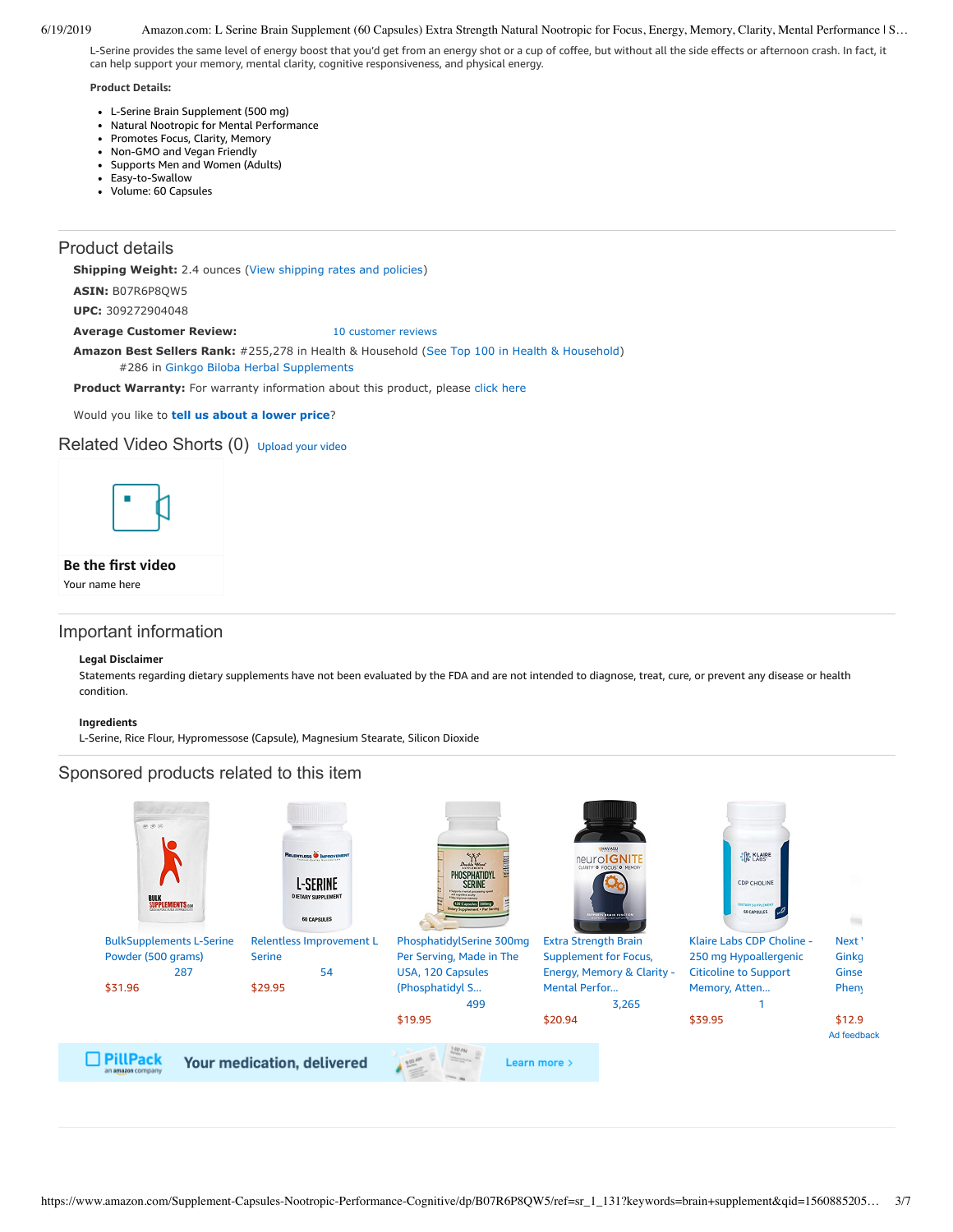6/19/2019 Amazon.com: L Serine Brain Supplement (60 Capsules) Extra Strength Natural Nootropic for Focus, Energy, Memory, Clarity, Mental Performance | S…



## Customer Questions & Answers

[See questions and answers](https://www.amazon.com/ask/questions/asin/B07R6P8QW5/ref=cm_cd_dp_lla_ql_ll)

## <span id="page-3-0"></span>**[10 customer](https://www.amazon.com/Supplement-Capsules-Nootropic-Performance-Cognitive/product-reviews/B07R6P8QW5/ref=cm_cr_dp_d_show_all_top?ie=UTF8&reviewerType=all_reviews) reviews**

#### Top Reviews Top Reviews**Review this product** Share your thoughts with other customers [1,531](https://www.amazon.com/dp/B004U3Y9FU?ref=dacx_dp_3507780210401_4568274160101&me=ATVPDKIKX0DER&aaxitk=mWQLLD.bSVOFxBDSVvqleg) Add to [Cart](https://www.amazon.com/gp/product-ads/shared/utility/add-to-cart.html?ie=UTF8&token=A1D580F29C6340AEC2C3A69DF43F9ED516A49280&time=1560966666643&merchantId=ATVPDKIKX0DER&asin=B004U3Y9FU&program=dads&adPrice=12.99&aaxitk=mWQLLD.bSVOFxBDSVvqleg) 5.0 out of 5 [stars](javascript:void(0)) 5 [star](https://www.amazon.com/Supplement-Capsules-Nootropic-Performance-Cognitive/product-reviews/B07R6P8QW5/ref=cm_cr_dp_d_hist_5?ie=UTF8&filterByStar=five_star&reviewerType=all_reviews#reviews-filter-bar) [100%](https://www.amazon.com/Supplement-Capsules-Nootropic-Performance-Cognitive/product-reviews/B07R6P8QW5/ref=cm_cr_dp_d_hist_5?ie=UTF8&filterByStar=five_star&reviewerType=all_reviews#reviews-filter-bar) 4 star 0% 3 star 0% 2 star 0% 1 star 0% Write a [customer](https://www.amazon.com/review/create-review/ref=cm_cr_dp_d_wr_but_top?ie=UTF8&channel=glance-detail&asin=B07R6P8QW5) review Ad feedback **Read the [instructions](https://www.amazon.com/gp/customer-reviews/R3AM0GAAEK9XMI/ref=cm_cr_dp_d_rvw_ttl?ie=UTF8&ASIN=B07R6P8QW5) 1st** June 9, 2019 **Verified Purchase** [Comment](https://www.amazon.com/gp/customer-reviews/R3AM0GAAEK9XMI/ref=cm_cr_dp_d_rvw_btm?ie=UTF8&ASIN=B07R6P8QW5#wasThisHelpful) [Report](https://www.amazon.com/hz/reviews-render/report-abuse?ie=UTF8&voteDomain=Reviews&ref=cm_cr_dp_d_rvw_hlp&csrfT=glePuKmCRkhaBppiN9zYaXlByVQSUVmzy469FP0AAAABAAAAAF0KdrtyYXcAAAAA%2B4kUEk%2F7iMGR3xPcX6iU&entityId=R3AM0GAAEK9XMI&sessionId=143-6729050-3493109) abuse Gee R. After my Two operation . I've become forgetful. So I decided to order this . So far so good but Do not mix with coffee... you will be hanging from the ceiling, upside down, in a leotard. [Helpful](https://www.amazon.com/ap/signin?openid.return_to=https%3A%2F%2Fwww.amazon.com%2Fdp%2FB07R6P8QW5%2Fref%3Dcm_cr_dp_d_vote_lft%3Fie%3DUTF8%26voteInstanceId%3DR3AM0GAAEK9XMI%26voteValue%3D1%26csrfT%3DglePuKmCRkhaBppiN9zYaXlByVQSUVmzy469FP0AAAABAAAAAF0KdrtyYXcAAAAA%252B4kUEk%252F7iMGR3xPcX6iU%23R3AM0GAAEK9XMI&openid.identity=http%3A%2F%2Fspecs.openid.net%2Fauth%2F2.0%2Fidentifier_select&openid.claimed_id=http%3A%2F%2Fspecs.openid.net%2Fauth%2F2.0%2Fidentifier_select&openid.assoc_handle=usflex&openid.mode=checkid_setup&openid.ns=http%3A%2F%2Fspecs.openid.net%2Fauth%2F2.0) **[Amazing!!!!](https://www.amazon.com/gp/customer-reviews/R27ZPWYP2ZPWPS/ref=cm_cr_dp_d_rvw_ttl?ie=UTF8&ASIN=B07R6P8QW5)** June 16, 2019 **Verified Purchase** [Comment](https://www.amazon.com/gp/customer-reviews/R27ZPWYP2ZPWPS/ref=cm_cr_dp_d_rvw_btm?ie=UTF8&ASIN=B07R6P8QW5#wasThisHelpful) [Report](https://www.amazon.com/hz/reviews-render/report-abuse?ie=UTF8&voteDomain=Reviews&ref=cm_cr_dp_d_rvw_hlp&csrfT=gkTuMALPzEVGDXqzDXMrElZ64uyGAKra%2BuCvnu0AAAABAAAAAF0KdrtyYXcAAAAA%2B4kUEk%2F7iMGR3xPcX6iU&entityId=R27ZPWYP2ZPWPS&sessionId=143-6729050-3493109) abuse david I was compelled to take a walk about 20 minutes after my first capsule, felt very empathic and more connected with nature. This is a great product that could be very powerful in the right hands. [Helpful](https://www.amazon.com/ap/signin?openid.return_to=https%3A%2F%2Fwww.amazon.com%2Fdp%2FB07R6P8QW5%2Fref%3Dcm_cr_dp_d_vote_lft%3Fie%3DUTF8%26voteInstanceId%3DR27ZPWYP2ZPWPS%26voteValue%3D1%26csrfT%3DgkTuMALPzEVGDXqzDXMrElZ64uyGAKra%252BuCvnu0AAAABAAAAAF0KdrtyYXcAAAAA%252B4kUEk%252F7iMGR3xPcX6iU%23R27ZPWYP2ZPWPS&openid.identity=http%3A%2F%2Fspecs.openid.net%2Fauth%2F2.0%2Fidentifier_select&openid.claimed_id=http%3A%2F%2Fspecs.openid.net%2Fauth%2F2.0%2Fidentifier_select&openid.assoc_handle=usflex&openid.mode=checkid_setup&openid.ns=http%3A%2F%2Fspecs.openid.net%2Fauth%2F2.0) **Five [Stars](https://www.amazon.com/gp/customer-reviews/R3GPGXBFKA52AN/ref=cm_cr_dp_d_rvw_ttl?ie=UTF8&ASIN=B07R6P8QW5)** June 16, 2019 **Verified Purchase** [Comment](https://www.amazon.com/gp/customer-reviews/R3GPGXBFKA52AN/ref=cm_cr_dp_d_rvw_btm?ie=UTF8&ASIN=B07R6P8QW5#wasThisHelpful) [Report](https://www.amazon.com/hz/reviews-render/report-abuse?ie=UTF8&voteDomain=Reviews&ref=cm_cr_dp_d_rvw_hlp&csrfT=gmjNKcJMujxtf5FBkJHBRmizAFY6xTyGrpai29YAAAABAAAAAF0KdrtyYXcAAAAA%2B4kUEk%2F7iMGR3xPcX6iU&entityId=R3GPGXBFKA52AN&sessionId=143-6729050-3493109) abuse Client d'Amazon Best product ever, my friend told me this was incredible and I had to try it myself. [Helpful](https://www.amazon.com/ap/signin?openid.return_to=https%3A%2F%2Fwww.amazon.com%2Fdp%2FB07R6P8QW5%2Fref%3Dcm_cr_dp_d_vote_lft%3Fie%3DUTF8%26voteInstanceId%3DR3GPGXBFKA52AN%26voteValue%3D1%26csrfT%3DgmjNKcJMujxtf5FBkJHBRmizAFY6xTyGrpai29YAAAABAAAAAF0KdrtyYXcAAAAA%252B4kUEk%252F7iMGR3xPcX6iU%23R3GPGXBFKA52AN&openid.identity=http%3A%2F%2Fspecs.openid.net%2Fauth%2F2.0%2Fidentifier_select&openid.claimed_id=http%3A%2F%2Fspecs.openid.net%2Fauth%2F2.0%2Fidentifier_select&openid.assoc_handle=usflex&openid.mode=checkid_setup&openid.ns=http%3A%2F%2Fspecs.openid.net%2Fauth%2F2.0)

**Showing 1-8 of 10 reviews**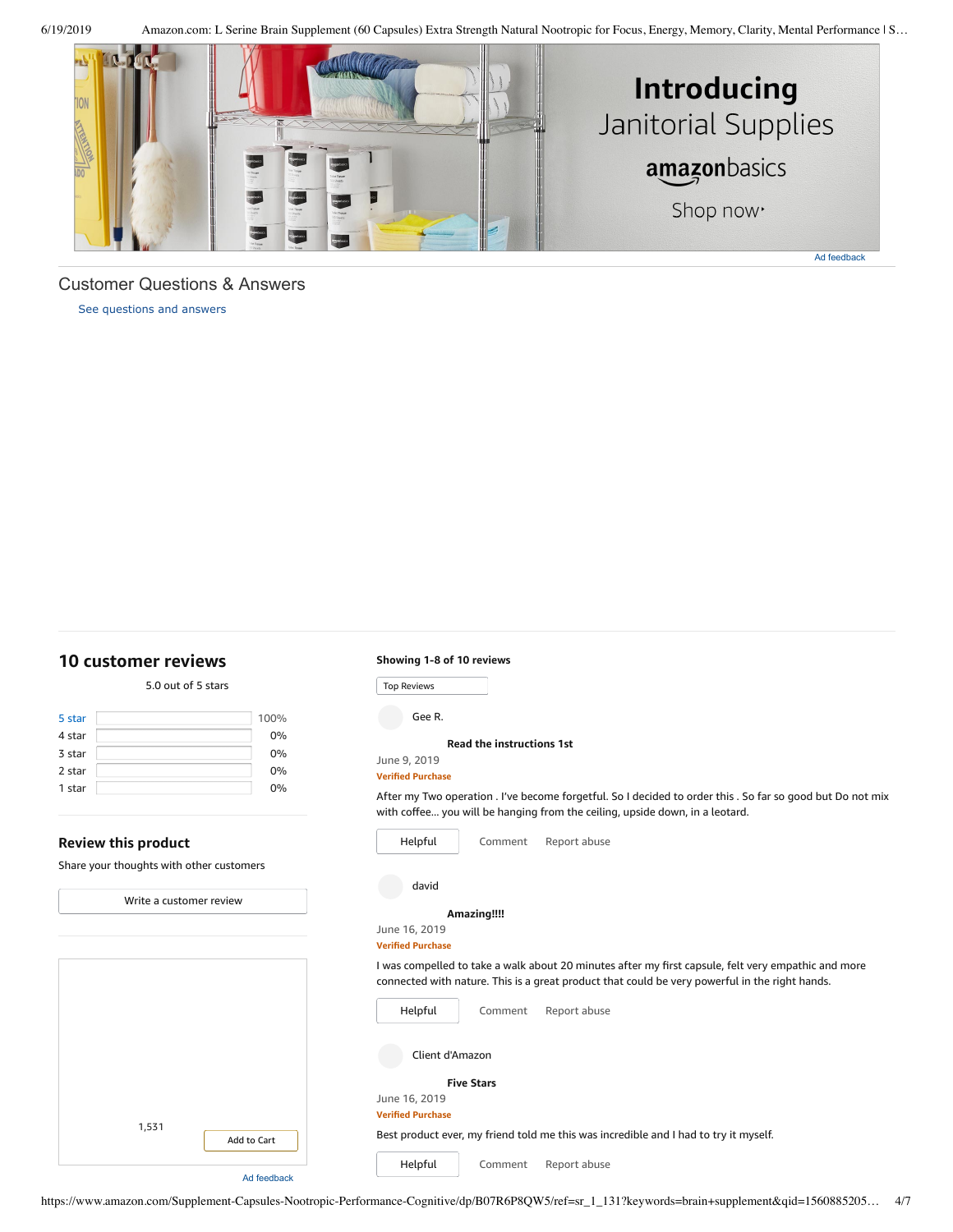Mary

**I'm alert and focused! [No horrible](https://www.amazon.com/gp/customer-reviews/R2C3OZH2V7T3YC/ref=cm_cr_dp_d_rvw_ttl?ie=UTF8&ASIN=B07R6P8QW5) smell or taste**

June 4, 2019 **Verified Purchase**

After doing a lot of changes , I still felt groggy and forgetful lately. Searching for a supplement that was natural, safe, not gross to swallow, and actually worked was hard to find. I tried samples but some had a weird smell and others made me sick. This supplant was actually my last try before I gave up. I couldn't be happier with it. So this arrived and I immediately examined it and then took it. I took this pill religiously on top of my normal routine. I did eat a little first. The pill is smaller then others I tried. The best part is that there was no weird smell or after taste. It did have a little minty like taste . It wasn't so noticeable though. On a scale of 1-10 it would be a 2 where 1 being no taste and 10 being horrible gross flavor.

I been on this almost a month and will need to reorder. I feel like more of myself. Things are clearer and I'm able to get things done without forgeting where I put my keys or my phone etc. I used to have to drink coffee to give me that alertness again. Now with this in my system, I don't need the caffeine.. I can focus and actually Remember what I did and I feel great!

| Helpful | Comment | Report abuse |
|---------|---------|--------------|
|         |         |              |

Rooth

**Great add on [supplement](https://www.amazon.com/gp/customer-reviews/R3173CDIWUI3MR/ref=cm_cr_dp_d_rvw_ttl?ie=UTF8&ASIN=B07R6P8QW5)**

June 11, 2019 **Verified Purchase**

It is my first time trying L Serine, I have used other supplements to help with calmness and brain function. I have enjoyed adding L serine to my list of supplements, It's been great so far!

| Helpful                  | Comment | Report abuse                                                                                                                                                                                                        |
|--------------------------|---------|---------------------------------------------------------------------------------------------------------------------------------------------------------------------------------------------------------------------|
| Juan                     |         |                                                                                                                                                                                                                     |
|                          | Vitamin |                                                                                                                                                                                                                     |
| June 6, 2019             |         |                                                                                                                                                                                                                     |
| <b>Verified Purchase</b> |         |                                                                                                                                                                                                                     |
| helping her out          |         | I bought this pills for my aunt she said they different love them she takes them every morning when she<br>wakes she said they are helping her remember things cause before she will forget a lot things and now it |
| Helpful                  | Comment | Report abuse                                                                                                                                                                                                        |

[Comment](https://www.amazon.com/gp/customer-reviews/R27F99X3NIAIN9/ref=cm_cr_dp_d_rvw_btm?ie=UTF8&ASIN=B07R6P8QW5#wasThisHelpful) [Report](https://www.amazon.com/hz/reviews-render/report-abuse?ie=UTF8&voteDomain=Reviews&ref=cm_cr_dp_d_rvw_hlp&csrfT=ghkzLDSzRBmSOfka5i4jxM4w%2F%2F688LqK9ze3sFAAAAABAAAAAF0KdrtyYXcAAAAA%2B4kUEk%2F7iMGR3xPcX6iU&entityId=R27F99X3NIAIN9&sessionId=143-6729050-3493109) abuse

tommigene tackett

**[Defog](https://www.amazon.com/gp/customer-reviews/R2GVJO07J28QQC/ref=cm_cr_dp_d_rvw_ttl?ie=UTF8&ASIN=B07R6P8QW5) my brain**

June 12, 2019 **Verified Purchase**

I stay scatter brain for the most part. I've been taking these for a week now and I seem so focused and my mind clear.

| Helpful                  | Comment            | Report abuse                                                                                               |
|--------------------------|--------------------|------------------------------------------------------------------------------------------------------------|
| <b>Rea Rollins</b>       |                    |                                                                                                            |
|                          | Easy swallow pills |                                                                                                            |
| June 11, 2019            |                    |                                                                                                            |
| <b>Verified Purchase</b> |                    |                                                                                                            |
|                          |                    | Pills are easy to swallow with no nasty taste. I see a difference I remeber stuff throughout my day better |
| Helpful                  | Comment            | Report abuse                                                                                               |
| See all 10 reviews       |                    |                                                                                                            |
|                          |                    |                                                                                                            |

Customers who bought this item also bought

Write a [customer](https://www.amazon.com/review/create-review/ref=cm_cr_dp_d_wr_but_btm?ie=UTF8&channel=glance-detail&asin=B07R6P8QW5) review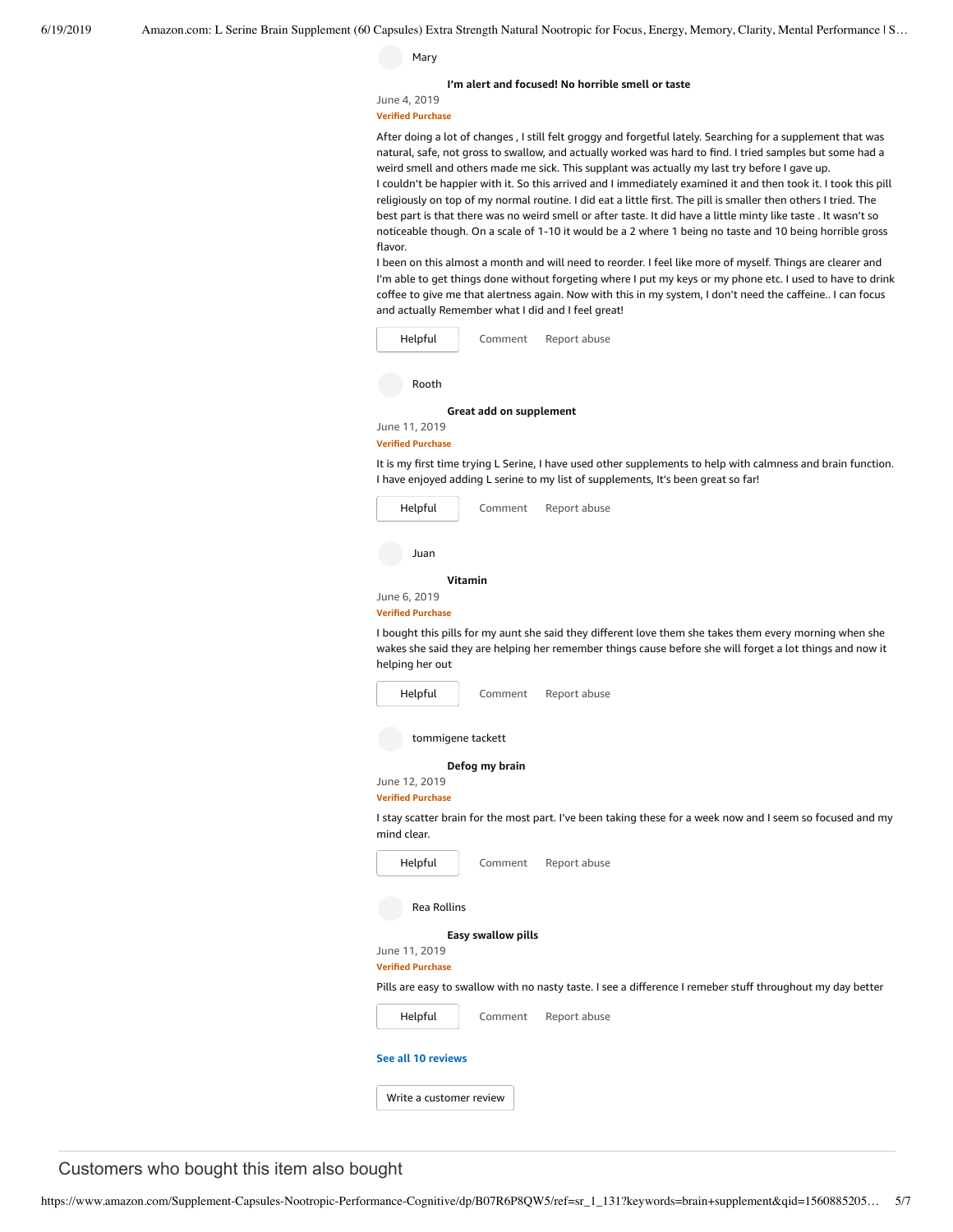

Keto Collagen Peptides Capsules (60-Count) Grass-Fed Hydrolyzed Protein [Supplement](https://www.amazon.com/Collagen-Peptides-Grass-Fed-Hydrolyzed-Supplement/dp/B07R5Q77ZF/ref=pd_sim_121_1/143-6729050-3493109?_encoding=UTF8&pd_rd_i=B07R5Q77ZF&pd_rd_r=399ed1b9-92bb-11e9-8a23-ddeb768f3e06&pd_rd_w=kg11L&pd_rd_wg=sreUX&pf_rd_p=90485860-83e9-4fd9-b838-b28a9b7fda30&pf_rd_r=5G894RBCCHADNCBMHVHX&psc=1&refRID=5G894RBCCHADNCBMHVHX) for Joint,… [9](https://www.amazon.com/product-reviews/B07R5Q77ZF/ref=pd_sim_121_cr_1/143-6729050-3493109?ie=UTF8&pd_rd_i=B07R5Q77ZF&pd_rd_r=399ed1b9-92bb-11e9-8a23-ddeb768f3e06&pd_rd_w=kg11L&pd_rd_wg=sreUX&pf_rd_p=90485860-83e9-4fd9-b838-b28a9b7fda30&pf_rd_r=5G894RBCCHADNCBMHVHX&refRID=5G894RBCCHADNCBMHVHX)

[\\$17.99](https://www.amazon.com/Collagen-Peptides-Grass-Fed-Hydrolyzed-Supplement/dp/B07R5Q77ZF/ref=pd_sim_121_1/143-6729050-3493109?_encoding=UTF8&pd_rd_i=B07R5Q77ZF&pd_rd_r=399ed1b9-92bb-11e9-8a23-ddeb768f3e06&pd_rd_w=kg11L&pd_rd_wg=sreUX&pf_rd_p=90485860-83e9-4fd9-b838-b28a9b7fda30&pf_rd_r=5G894RBCCHADNCBMHVHX&psc=1&refRID=5G894RBCCHADNCBMHVHX)

Ad feedback

Disclaimer: While we work to ensure that product information is correct, on occasion manufacturers may alter their ingredient lists. Actual product packaging and materials may contain more and/or different information than that shown on our Web site. We recommend that you do not solely rely on the information presented and that you always read labels, warnings, and directions before using or consuming a product. For additional information about a product, please contact the manufacturer. Content on this site is for reference purposes and is not intended to substitute for advice given by a physician, pharmacist, or other licensed health-care professional. You should not use this information as self-diagnosis or for treating a health problem or disease. Contact your health-care provider immediately if you suspect that you have a medical problem. Information and statements regarding dietary supplements have not been evaluated by the Food and Drug Administration and are not intended to diagnose, treat, cure, or prevent any disease or health condition. Amazon.com assumes no liability for inaccuracies or misstatements about products.

[Back to top](#page-0-0)

**Get to Know Us** [Careers](https://www.amazon.jobs/) [Blog](https://blog.aboutamazon.com/?utm_source=gateway&utm_medium=footer) [About Amazon](https://www.aboutamazon.com/?utm_source=gateway&utm_medium=footer) [Press Center](https://www.amazon.com/pr) [Investor Relations](https://www.amazon.com/ir) [Amazon Devices](https://www.amazon.com/amazon-devices/b?ie=UTF8&node=2102313011&ref_=footer_devices) [Tour an Amazon Fulfillment Center](https://www.aboutamazon.com/amazon-fulfillment-center-tours?utm_source=gateway&utm_medium=footer&utm_campaign=fctours) **Make Money with Us** [Sell on Amazon](https://www.amazon.com/gp/redirect.html?_encoding=UTF8&location=https%3A%2F%2Fservices.amazon.com%2Fcontent%2Fsell-on-amazon.htm%2Fref%3Dfooter_soa%3Fld%3DAZFSSOA%26ref_%3Dfooter_soa&source=standards&token=1CC2E60AAEEFD9613C04037E8F5AFD0F4D90DC5B) [Sell Under Private Brands](https://www.amazon.com/l/ref=map_1_b2b_GW_FT?node=17882322011) [Sell on Amazon Handmade](https://www.amazon.com/gp/redirect.html?_encoding=UTF8&location=https%3A%2F%2Fservices.amazon.com%2Fhandmade%2Fhandmade.html%3Fld%3DAZUSHNDFooter%26ref_%3Dfooter_soa&source=standards&token=3B063664DF1F3D449986FD6D04FA7404D76C339B) [Sell Your Services on Amazon](https://www.amazon.com/gp/redirect.html?_encoding=UTF8&location=https%3A%2F%2Fservices.amazon.com%2Fselling-services%2Fbenefits.htm%3Fld%3DAZUSVAS-globalfooter%26ref_%3Dfooter_sell_svcs&source=standards&token=E93858F0E946F93FEAC7F36EFB8E10F5C54CDBFC) [Sell on Amazon Business](https://services.amazon.com/amazon-business.html?ld=usb2bunifooter) [Sell Your Apps on Amazon](https://developer.amazon.com/) [Become an Affiliate](https://affiliate-program.amazon.com/) [Advertise Your Products](https://advertising.amazon.com/?ref=ext_amzn_ftr) Self-Publish with Us **Amazon Payment Products** [Amazon Rewards Visa Signature Cards](https://www.amazon.com/iss/credit/rewardscardmember?_encoding=UTF8&plattr=CBFOOT&ref_=footer_cbcc) [Amazon.com Store Card](https://www.amazon.com/iss/credit/storecardmember?_encoding=UTF8&plattr=PLCCFOOT&ref_=footer_plcc) [Amazon Business Card](https://www.amazon.com/dp/B07984JN3L?_encoding=UTF8&ie=UTF-8&plattr=ACOMFO) [Amazon.com Corporate Credit Line](https://www.amazon.com/dp/B07CBJQS16?_encoding=UTF8&ie=UTF-8&place=camp&plattr=CCLFOOT&pr=ibprox&ref_=footer_ccl) [Shop with Points](https://www.amazon.com/b?ie=UTF8&node=16218619011&ref_=footer_swp) [Credit Card Marketplace](https://www.amazon.com/compare-credit-card-offers/b?ie=UTF8&node=3561432011&ref_=footer_ccmp) [Reload Your Balance](https://www.amazon.com/Reload-Your-Gift-Card-Balance/b?ie=UTF8&node=10232440011&ref_=footer_reload_us) [Amazon Currency Converter](https://www.amazon.com/Currency-Converter/b?ie=UTF8&node=388305011&ref_=footer_tfx) **Let Us Help You** [Your Account](https://www.amazon.com/gp/css/homepage.html?ie=UTF8&ref_=footer_ya) [Your Orders](https://www.amazon.com/gp/css/order-history?ie=UTF8&ref_=footer_yo) [Shipping Rates & Policies](https://www.amazon.com/gp/help/customer/display.html?ie=UTF8&nodeId=468520&ref_=footer_shiprates) [Amazon Prime](https://www.amazon.com/gp/prime?ie=UTF8&ref_=footer_prime) [Returns & Replacements](https://www.amazon.com/gp/css/returns/homepage.html?ie=UTF8&ref_=footer_hy_f_4) [Manage Your Content and Devices](https://www.amazon.com/gp/digital/fiona/manage?ie=UTF8&ref_=footer_myk) [Amazon Assistant](https://www.amazon.com/gp/BIT/ref=footer_bit_v2_us_A0029?bitCampaignCode=A0029) [Help](https://www.amazon.com/gp/help/customer/display.html?ie=UTF8&nodeId=508510&ref_=footer_gw_m_b_he)

**›** [See More](https://www.amazon.com/b/?_encoding=UTF8&ld=AZUSSOA-seemore&node=18190131011&ref_=footer_seemore)

|                                                               |                                                                    |                                                             | English                                                                | <b>United States</b>                                           |                                                                       |                                                                   |
|---------------------------------------------------------------|--------------------------------------------------------------------|-------------------------------------------------------------|------------------------------------------------------------------------|----------------------------------------------------------------|-----------------------------------------------------------------------|-------------------------------------------------------------------|
|                                                               |                                                                    |                                                             |                                                                        |                                                                |                                                                       |                                                                   |
|                                                               |                                                                    |                                                             |                                                                        |                                                                |                                                                       |                                                                   |
| Amazon Music<br>Stream millions<br>of songs                   | Amazon Advertising<br>Find, attract, and<br>engage customers       | Amazon Drive<br>Cloud storage<br>from Amazon                | 6pm<br>Score deals<br>on fashion brands                                | AbeBooks<br>Books, art<br>& collectibles                       | <b>ACX</b><br>Audiobook Publishing<br>Made Easy                       | Alexa<br><b>Actionable Analytics</b><br>for the Web               |
| Sell on Amazon<br>Start a Selling Account                     | Amazon Business<br>Everything For<br><b>Your Business</b>          | AmazonFresh<br>Groceries & More<br>Right To Your Door       | AmazonGlobal<br>Ship Orders<br>Internationally                         | Home Services<br><b>Handpicked Pros</b><br>Happiness Guarantee | Amazon Inspire<br><b>Digital Educational</b><br>Resources             | Amazon Rapids<br>Fun stories for<br>kids on the go                |
| Amazon Restaurants<br>Food delivery from<br>local restaurants | Amazon Web Services<br>Scalable Cloud<br><b>Computing Services</b> | Audible<br>Listen to Books & Original<br>Audio Performances | <b>Book Depository</b><br><b>Books With Free</b><br>Delivery Worldwide | Box Office Moio<br>Find Movie<br>Box Office Data               | ComiXology<br>Thousands of<br>Digital Comics                          | CreateSpace<br>Indie Print Publishing<br>Made Easy                |
| <b>DPReview</b><br>Digital<br>Photography                     | East Dane<br>Designer Men's<br>Fashion                             | Fabric<br>Sewing, Quilting<br>& Knitting                    | Goodreads<br>Book reviews<br>& recommendations                         | <b>IMDb</b><br>Movies, TV<br>& Celebrities                     | <b>IMDbPro</b><br>Get Info Entertainment<br><b>Professionals Need</b> | Kindle Direct Publishing<br>Indie Digital Publishing<br>Made Easy |
| Prime Now                                                     | Amazon Photos                                                      | Prime Video Direct                                          | Shopbop                                                                | Amazon Warehouse                                               | Whole Foods Market                                                    | Woot!                                                             |

https://www.amazon.com/Supplement-Capsules-Nootropic-Performance-Cognitive/dp/B07R6P8QW5/ref=sr\_1\_131?keywords=brain+supplement&qid=1560885205… 6/7